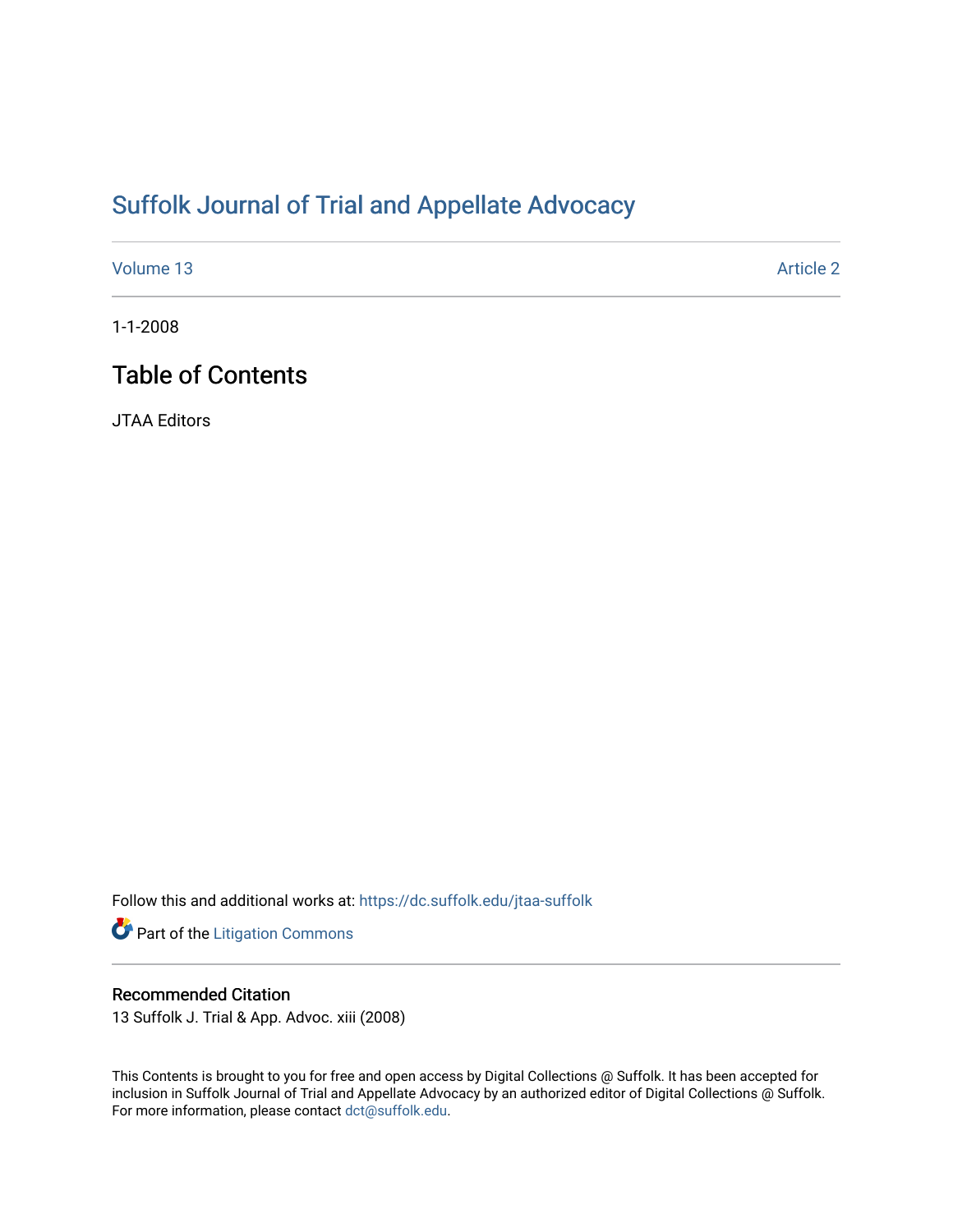## **SUFFOLK UNIVERSITY LAW SCHOOL**

# **SUFFOLK JOURNAL OF TRIAL & APPELLATE ADVOCACY**

# **Volume XIII 2008**

## **TABLE OF CONTENTS**

E ditor's N ote ................................................ xv

### **ARTICLES**

| Guided Discretion in Massachusetts Evidence Law:  |  |
|---------------------------------------------------|--|
| Standards for the Admissibility of Prior Bad Acts |  |
|                                                   |  |

To Plead or Not to Plead?: Assessing the Effect of a Partial Motion to Dismiss on the Duty to Answer ...... *Michael D. Moberly & Andrea G. Lisenbee 45*

### **NOTES**

| All Almost Quiet on the Expanded Review Front:<br>Supreme Court Rejects Expansion of Judicial Review |  |
|------------------------------------------------------------------------------------------------------|--|
|                                                                                                      |  |
| Defining Employer Liability in Sexual Harassment                                                     |  |
| and Title VII Retaliation Claims: The Supreme Court                                                  |  |
| Creates the Same Problem Twice Thomas J. Hook Jr. 121                                                |  |
| Navigating the Waters of Massachusetts                                                               |  |
| Child Relocation Law: Assessing the Application                                                      |  |
|                                                                                                      |  |
| Dog-Sniff Searches in Massachusetts Public Schools:                                                  |  |
|                                                                                                      |  |
| Abuse Prevention Orders and Juveniles:                                                               |  |
| Change is Needed to Protect Defendant Juveniles from                                                 |  |
| Extra-Statutorily Issued Restraining Orders Sean Stentiford 193                                      |  |